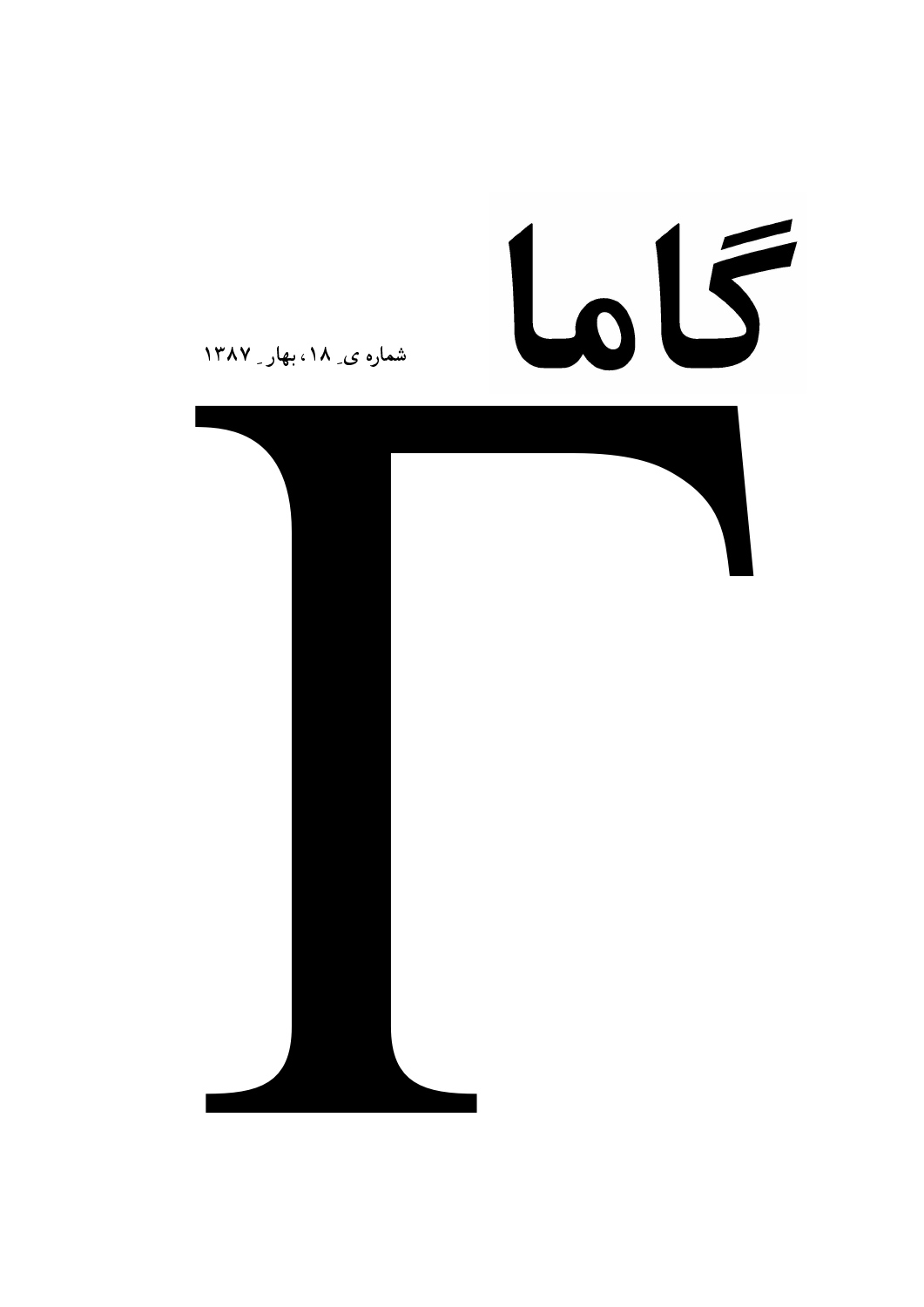www.gammajournal.ir

 $\overline{\mathsf{K}}$ 

**ISSN 1735.1286** 

## به نام خدا

• گاما فصل نامه ای است به زبان فارسی، در باره ی فیزیک. آن چه در گاما منتشر می شود بیش تر مقالهها ی ِ آموزشی، در زمینه ی ِ فرهنگ یا تاریخ ِ ِ فیزیک، یا در مورد ِ مسائل ِ فیزیک در ایران است، و قرار است جنبه ی ِ آموزشی و فرهنگی داشته باشد و برای دانشجویان ِ فیزیک یا دانش آموخته گان \_ فیزیک ، یا دستِکم بخش ی از آنها قابلاستفاده باشد. • مقالههای گاما نوعاً تألیفی اند. سعی بر این است که فقط مقالهها ی ِ کلاسیک ِ فیزیک، و نوشتهها ی ِ فیزیکپیشهها ی ِ بزرگ ترجمه شود. اگر می خواهید چیز ی را ترجمه کنید، لطفاً اول با هیئت \_ ویراستاران تماس بگیرید. • برا ی ِ تماس با گاما، و از جمله فرستادن ِ مقاله، لطفاً با یک ی از ویراستاران ِ گاما تماس بگیرید. • پذیرش ِ مقاله با هیئت ِ ویراستاران و بر اساس ِ روش ِ متداول ِ داوری توسّط ِ داور ِ ناشناس است. هیئت <sub>-</sub> ویراستاران یا مقاله را میپذیرد، یا رد میکند، امّا هرگز در نوشته ی ِ نویسنده دخل و تصرّف ی نمیکند. اگر به نظر ِ داور تغییر ی در مقاله لازم باشد، اعمال ِ این تغییر با خود ِ نویسنده(ها) است. • مقاله ی پذیرفته شده، پیش از چاپ، بر اساس به آخرین نسخه ای که نویسنده فرستاده حروفچینی می،شود و یس از تأیید <sub>-</sub> نویسنده است که چاپ می،ود. • © تمام ِ حقوق ِ مادّي و معنوي ي ِ آن چه در گاما منتشر ميشود متعلق است به گاما، مگر در موارد ی که صراحتاً مشخّص شده باشد.

ويراستاران: • امير \_ آقامحمّدي، دانش گاه \_ الزّهرا، تهران a\_aghamohammadi@yahoo.com • احمد ِ شریعتی (سردبیر)، دانشگاه ِ الزّهرا، تهران shariati@mailaps.org • عزیزاله ِ شفیعخانی، دانشگاه ِ الزّهرا، تهران ashafie@ipm.ir • امیرحسین ِ فتحاللهی، دانشگاه ِ الزّهرا، تهران ahfatol@gmail.com

 $^{-1}$ شمارگان : ۱۰۰۰ نسخه  $^1$ تاريخ \_ انتشار ١٣٨٧/٣/١٦ قيمت ٥٥٥ تومان. <sup>1</sup> ليتوگرافي، چاپ، و صحافي: سازمان چاپ و انتشارات وزارت فرهنگ و ارشاد اسلامي.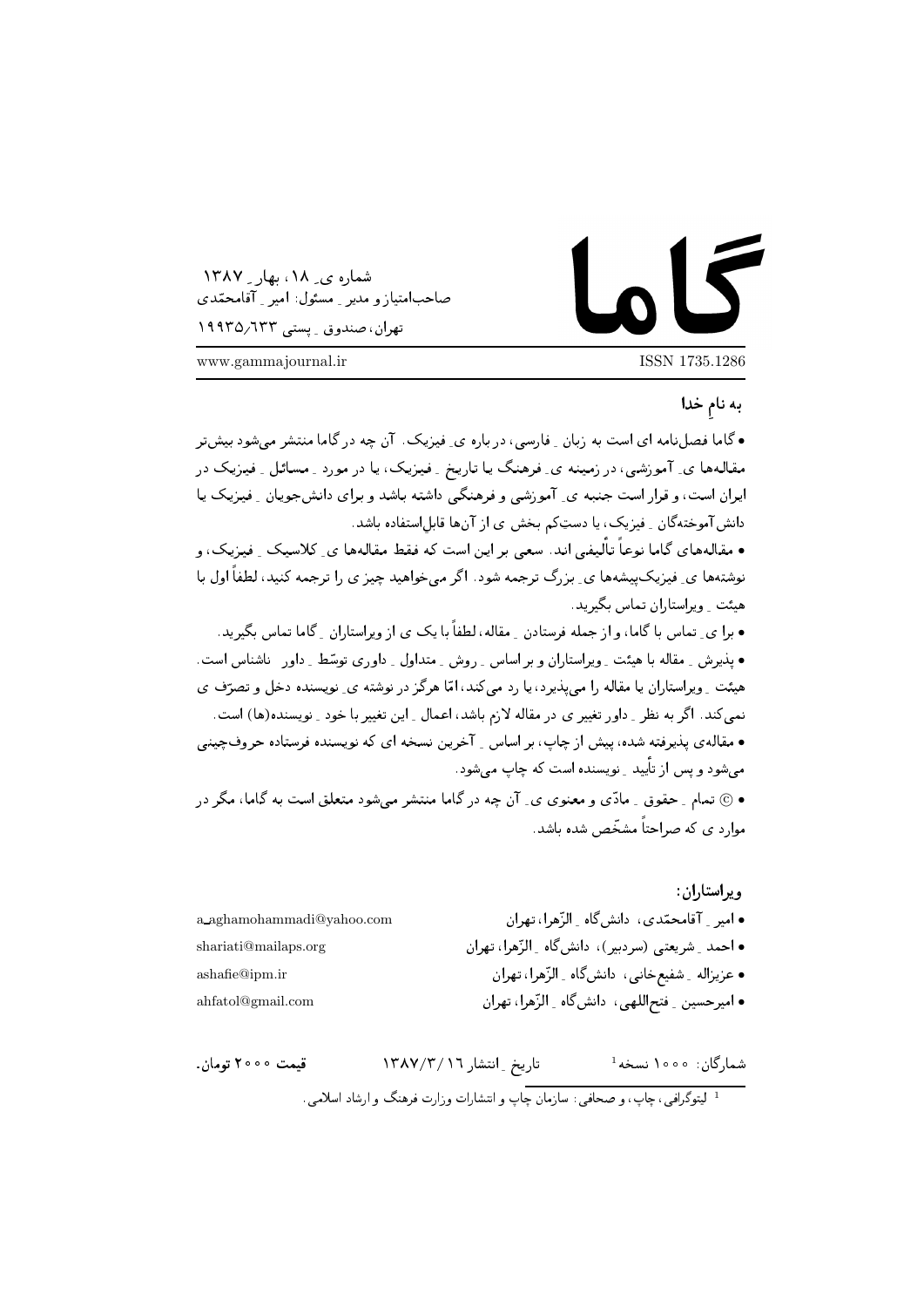## Gamma

www.gammajournal.ir ISSN 1735.1286

Gamma is a quarterly Persian magazine, devoted to educational and cultural articles in physics. Gamma is not a research journal.

**Address:** Gamma, P. O. Box 633, Tehran 19935, IRAN.

 $\odot$  2004 - 2008, Gamma, all rights reserved.

## **Editors**

• **A. Aghamohammadi** Prof. of Physics, Alzahra University, Tehran 19938-91167, Iran. a aghamohammadi@yahoo.com

• **A. H. Fatollahi** Asoc. Prof. of Physics, Alzahra University, Tehran 19938-91167, Iran. ahfatol@gmail.com

• **A. Shafikhani** Asoc. Prof. of Physics, Alzahra University, Tehran 19938-91167, Iran. ashafie@ipm.ir

• **A. Shariati** Asoc. Prof. of Physics, Alzahra University, Tehran 19938-91167, Iran. shariati@mailaps.org

اشتراک (چهار شماره) عادی ۱۰۰۰۰ تومان، دانشجویی ۲۰۰۰ تومان، موّسسهها ۰۰۰۵ تومان .  1 ( #\$   h- G #\*- C 5 6 i ( g  \*  ( 065 ) <sup>N</sup> 6 i ( g  \* 0 A( Q-& \$-5  $\cdots$  . The same state  $\cdots$ 

ہر اوپر اسپر اس کے اسپر کے اس کے سیاسی کے اس کے اس کے اس کے اس کے اس کے اس کے اس کے اس کے اس کے اس کے اس کے اس دانش کاه ِ الزهرا (کُد ِ ۲۲۱) به نام ِ احمد شریعتی، بریزید. اصل ِ رسید ِ بانک را پیش ِ خود  $\bullet$  . The state is the state of the state of the state of the state of the state of the state of  $\bullet$  . The state of the state of the state of the state of the state of the state of the state of the state of the state of ا از معتبر از پورن بی که واریز شما اشکار از اسم و تشایع ای کامل از کیرنما بی مجله (نصف کنار پشتی را هم بنويسيد).